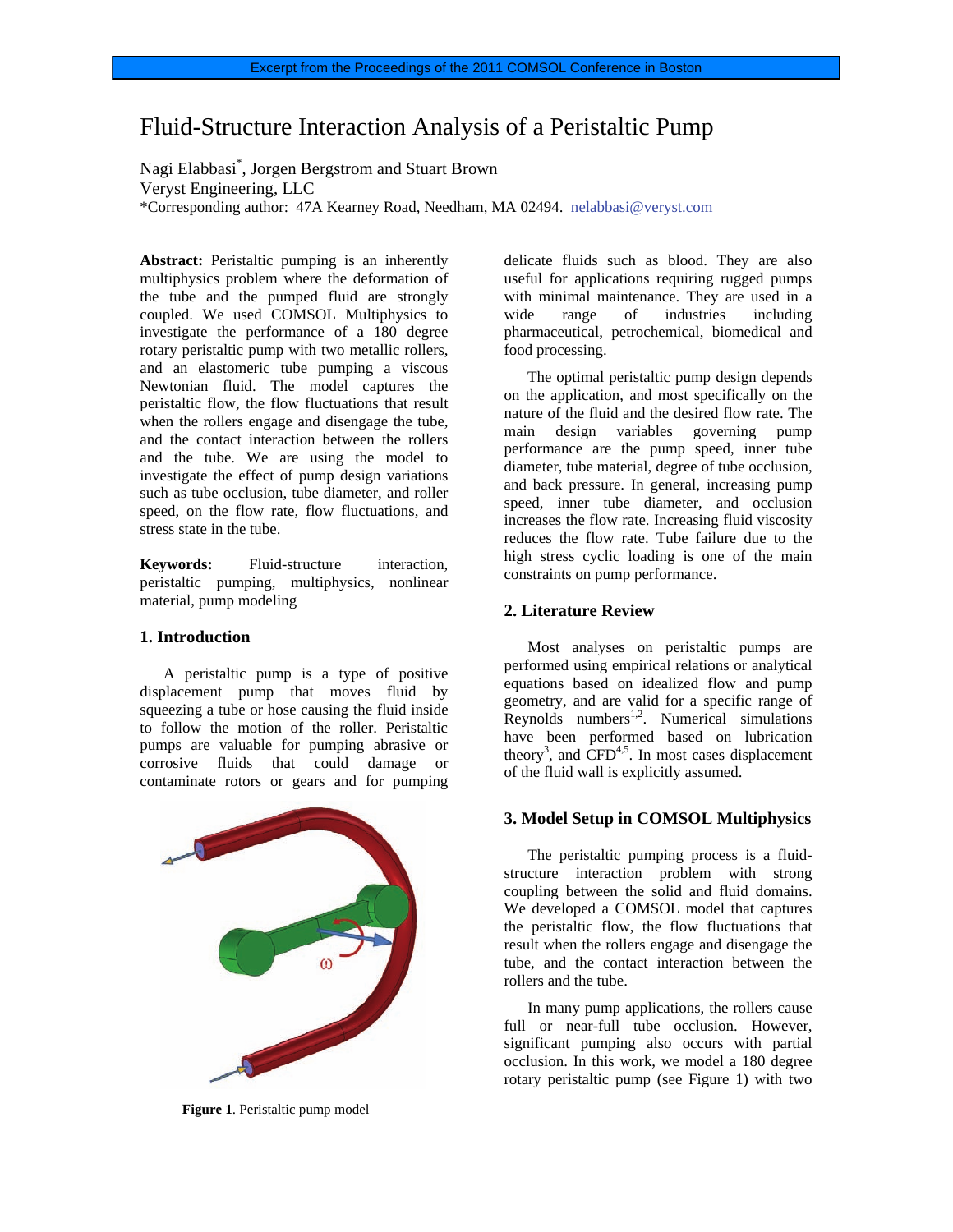metallic rollers, and an elastomeric tube pumping a viscous Newtonian fluid.

The pump tubes are typically made of elastomeric materials such as silicone, or thermoplastic elastomers such as Norprene® or Tygon®. These materials must withstand the high strain cyclic loads experienced by the tube. The behavior of these materials frequently exhibits strong strain rate dependence<sup>6,7</sup>. However, at this stage of analysis, we used a standard Mooney-Rivlin hyperelastic material model. The rollers are assumed to be elastic and rigidly connected to the rotating shaft. In some peristaltic pump configurations the rollers are spring-loaded to minimize impact forces and prolong tube life.

Contact pairs are created between the rollers and the tube. The roller surfaces are set as the contact "source" due to their significantly higher stiffness. Frictionless conditions are assumed since in practice the rollers can free to rotate about their own axis, leading to rolling contact that results in much lower frictional forces than sliding contact.

The fluid flow is described by the Navier-Stokes equations with laminar incompressible Newtonian flow and free boundaries at the inlet and outlet. Peristaltic pumps are commonly used to pump non-Newtonian fluids, such as mud, sludge or blood. The model can easily be modified to account for non-Newtonian fluid behavior. Integration coupling variables are used to track the discharged fluid and the volume of the fluid inside the tube.

A non-slip FSI boundary is automatically set up along the inner wall of the tube. COMSOL handles the fluid structure interaction using an Arbitrary Lagrangian-Eulerian (ALE) formulation. This involves a Lagrangian framework for the solid and an Eulerian framework for the fluid. A moving mesh model is used to track the deformation of the fluid

mesh. The two-way coupling is captured along the FSI boundary by the fluid applying forces on the solid, and the solid displacement imposing a moving wall boundary condition on the fluid. These conditions can be expressed as<sup>8</sup>

$$
\mathbf{v}_{\text{Fluid}} = \mathbf{v}_{\text{solid}}
$$
\n
$$
\mathbf{v}_{\text{solid}} = \frac{\partial \mathbf{u}_{\text{solid}}}{\partial t}
$$
\n
$$
(\mathbf{\sigma} \cdot \mathbf{n})_{\text{Fluid}} = (\mathbf{\sigma} \cdot \mathbf{n})_{\text{solid}}
$$

where **v** is the velocity vector, **u** is the displacement vector, **σ** is the stress tensor, and **n** is the normal vector to the FSI boundary. COMSOL solves for the fluid velocity at the FSI boundary as an independent field.

# **4. Analysis in COMSOL Multiphysics**

We split the peristaltic pump analysis into two stages. The first stage is a damped transient analysis that obtains the initial configuration of the pump shown in Figure 1. This is achieved by moving the rollers from a remote location where they are not impinging on the tube to their starting location. The second stage is a transient analysis that simulates the pump rotation by applying a constant angular velocity to the rollers. Since we are mainly interested in the steady state response, the results were only examined after the initial transients died out. For most pump configurations this occurred after one roller revolution. Figure 2 shows the deformed pump geometry at different times in the pump cycle.

We used two approaches to solve the fluidstructure interaction problem in COMSOL. The accurate approach is fully coupled and involves the simultaneous solution of solid and fluid fields. In the approximate approach we solve the solid mechanics problem first, followed by the fluid dynamics problem. This effectively leads to



**Figure 2**. Pump configuration at four points in pump cycle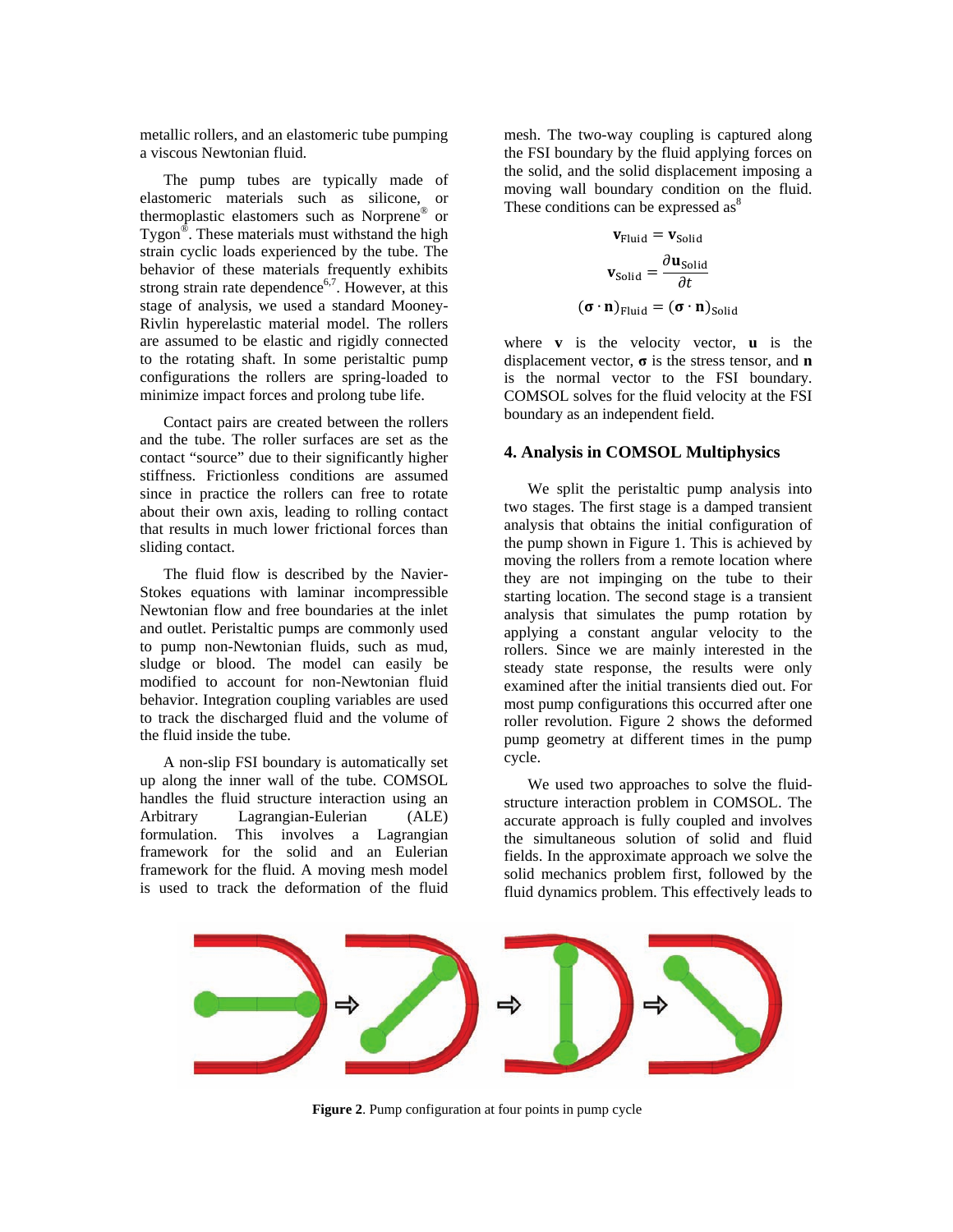a one-way coupling where the fluid does not influence the tube deformation. The second approach requires less computational resources (memory and solution time), and for many pump configurations has little influence on the results. However, for cases where the fluid forces were high the predictions from the two approaches are different. The large fluid forces can be due to either high inertial or viscous fluid forces resulting from high fluid viscosity, high degree of occlusion and fast pump speeds.

A segregated solver was always used. One segregated solver step was used for the solid variables, a second solver step for the fluid and moving mesh variables, and a lumped solver step for the contact Lagrange multipliers.

# **5. Results**

We used the model to investigate the effect of pump design variations such as tube occlusion, tube diameter, and roller speed, on the flow rate, flow fluctuations, and stress state in the tube.

Figure 3 shows the deformed geometry and fluid velocity contours for a pump speed of 60 Hz, 50% tube occlusion, and a fluid viscosity of 0.1 Pa·s. The highest fluid velocity is clearly at the compressed tube section. Figure 4 shows the Mises stresses in the tube for the same pump configuration. The stresses are highest at the region in contact with the rollers and specifically in the areas of the tube experiencing maximum



**Figure 3**. Velocity contours for one pump configuration



**Figure 4**. Mises stresses and velocity field in pump